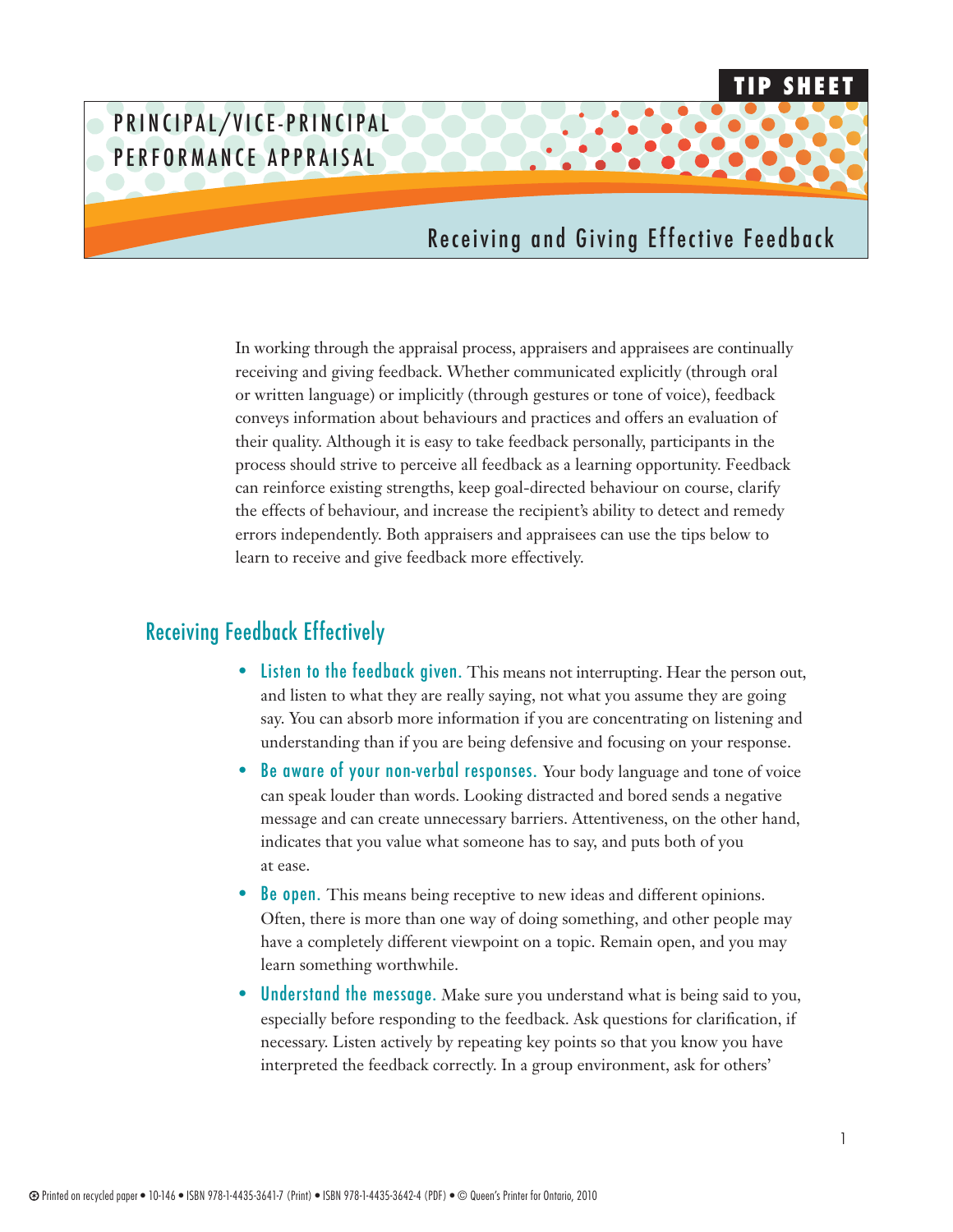feedback before responding. As well, when possible, be explicit beforehand about the kind of feedback you are seeking, so you are not taken by surprise.

- Reflect and decide what to do. Assess the value of the feedback and the consequences of using it or ignoring it, and then decide what you want to do. Your response is your choice. If, after careful consideration, you decide that you disagree with the feedback, you might ask for a second opinion from someone else.
- **Follow up.** There are many ways to follow up on feedback. Sometimes, your follow-up will simply be to implement the suggestions you've been given. In other situations, you might want to set up another meeting to discuss the feedback or to submit revised work.

### Giving Effective Feedback

- Prioritize your ideas and understand their value. Limit your feedback to the most important issues. Consider the potential value of the feedback to the receiver. Consider how you yourself would respond to such feedback (would you be able to act on it?). Remember also that receiving too much feedback at one time can be overwhelming for the recipient.
- Concentrate on the behaviour, *not* the person. One strategy is to open by stating the behaviour in question, then to describe how you feel about it, and to end by stating what you want. This model enables you to avoid sounding accusatory and to focus on behaviours rather than on your assumptions about or interpretations of the behaviours.

*Example:* "I haven't seen you at our superintendency meetings lately. I'm worried that you are missing important information. Can we meet soon to discuss it?" *Instead of:* "You obviously don't think our superintendency meetings are important!"

**Balance the content.** Use the "sandwich approach". Begin by providing comments on specific strengths, to give reinforcement and identify things the recipient should keep doing. Then identify specific areas for improvement and ways to make changes. Conclude with a positive comment. This model helps to bolster the recipient's confidence and keeps weaker areas in perspective.

*Example:* "Your presentation was great. You made good eye contact and were well prepared. You were a little hard to hear at the back of the room, but with some practice you can overcome this. Keep up the good work!" *Instead of:* "You didn't speak loudly enough, but otherwise the presentation went well."